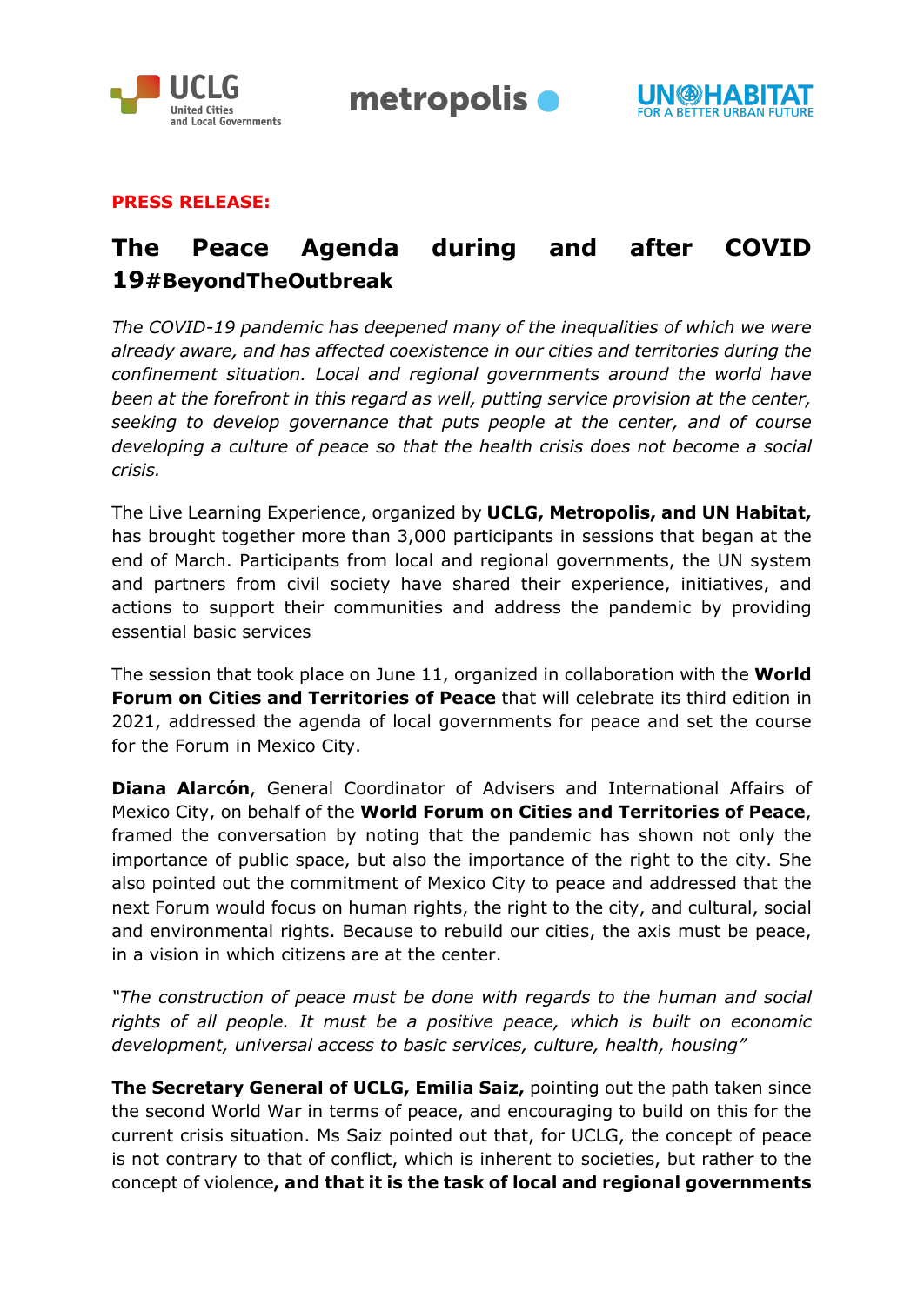



## **to work to prevent situations of inequality and tensions from escalating and becoming situations of violence.**

*"Local and regional governments are key in developing a new diplomacy that is truly transformative, that builds the foundations of peace and that does not just negotiate it. This diplomacy will be key so that, with the lessons learned during COVID, we can better face future challenges"*

**Octavi de la Varga**, Secretary General of Metropolis, pointed out that sometimes the phases of violence are not visible at first glance, and that it is the task of local governments to make conflicts visible to prevent them from escalating and that it is essential to have a gender approach to avoid escalations of violence in our cities that attack the most vulnerable populations.

## *"Without peace, there is no trust or feeling of belonging to a city or community. Peace, trust, and belonging are at the heart of cities and the right to the city"*

The first round table of the session addressed the agenda of the cities and territories of peace, and was chaired by **Diana Alarcón**. **Patricia Torres Ray**, State Senator for the State of Minnesota, started this round table by mentioning how, in her state and after the protests that have arisen after the death of George Floyd, the communities are asking for the reform of the police system to end inequalities of treatment. Grassroots activism and work, she noted, is key to making changes take place locally and globally. This sentiment was shared by **Nadine Burbar**, Chief of Resilience of Ramallah, who pointed out that the consolidation of peace is key to having resilient cities and communities, and for this it is essential to have communities at the center of efforts, promoting citizen participation and the solutions that come from the ground.

**Vladimir Rodríguez**, High Counselor for the Rights of Victims, Peace and Reconciliation of Bogotá, pointed out that the outbreak has generated an increase in urban violence, and this has generated a situation of mistrust between citizens and institutions, and that it is necessary to develop conflict resolution mechanisms between the local and regional level**. Antonio Carlos Lopez da Silva**, Deputy Mayor of Praia, mentioned the importance of the 2030 Agenda as a transformative framework to achieve post-pandemic peaceful societies, involving informal communities and civil society.

The second part of the session, entitled *"Peace in the time of COVID-19",* sought to provide solutions to the question of how to deal with peace after the pandemic. **Vasu Gounden**, Executive Director of ACCORD, addressed the future of multilateralism and how it was important that, after the pandemic, we seek to strengthen intergenerational dialogue, and the inclusion of women and informal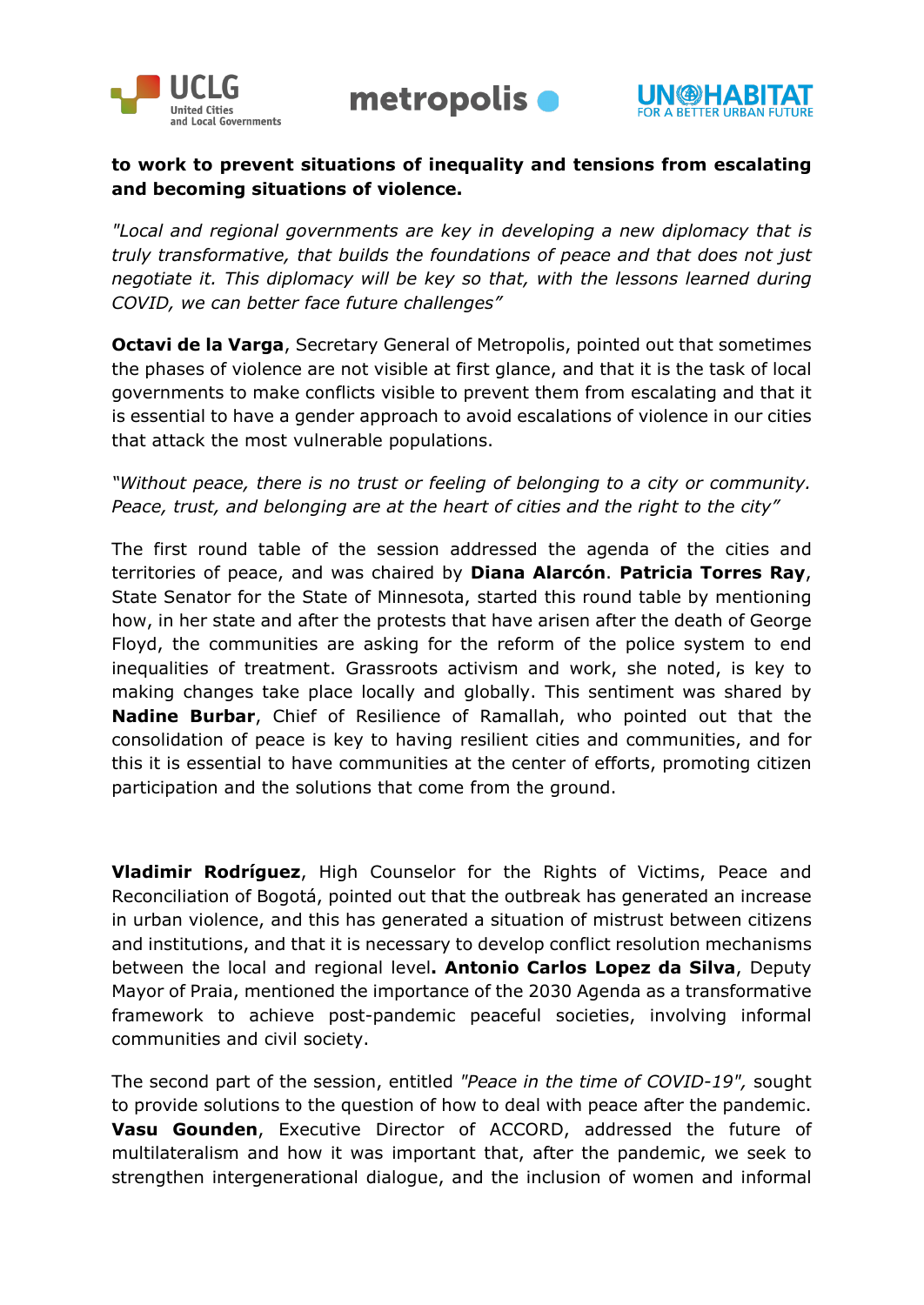





communities in this new system of multilateralism so as not to leave anyone behind.

**Josep Mayoral Artigas**, mayor of Granollers, pointed out that when it comes to building peace agendas, it is essential to find spaces for the joint work of multilateralism. The mayor also recalled the nine commitments that were adopted at the Madrid's Cities of Peace Forum, pointing out the importance of building on them locally and internationally. **Maria Deeva**, City Councilor for Volgograd, recalled 75 years since the end of the Second World War and how the war had led to the first twinning efforts between cities, with Volgograd being a pioneering city in 1944.

**Jaime Morales,** Undersecretary for Human Rights of the Government of Mexico City, explained how Mexico City had sought, in the midst of the pandemic, to guarantee universal access to basic services to all the population, especially to groups of priority attention as older adults. **Peace,** he noted, is the value that guides the agenda of the government of Mexico City, and warned that it was essential not to return to the previous community, where inequalities and borders are the common denominator

**Patrick Bwire**, Program Coordinator in Charge of Peacebuilding at the Center for Conflict Resolution, noted the Center's efforts to map peace work in Uganda and how they had worked together with national, regional and local governments to carry out a study on SDG 16 and how to include the most vulnerable communities and populations in order to achieve it by 2030. The mayor of Bangui**, Émile Gros Raymond Nakombo**, pointing the importance for local governments, and especially local communities, to have access to economic resources. The inequality generated by the pandemic, he warned, is the element that puts peace at most risk, and it is necessary to have the means to maintain and care for peace so that it does not become an empty term.

Before the end of the session, the **Peace Presentations** took place. Representing the UCLG Peace Prize, **Sanne van Amerongen** noted the importance of local approaches in times of crisis, as they are important in promoting peaceful environments. She pointed out that this focus was the most important in granting the Second UCLG Peace Prize to the municipality of Arsal, within the framework of the UCLG Congress, for its work in pursuit of social cohesion after the Syrian war.

Representing the World Forum on Cities and Territories of Peace, **Antonio Zurita**, from UNDP-ART, explained that the forum is a multi-actor and multi-level meeting place with more than 20 international, national and local institutions on its organizing committee. At the same time, he pointed out the important role that local and regional governments can play in the construction of peace in their territories with adequate recognition, and established the way to the third Forum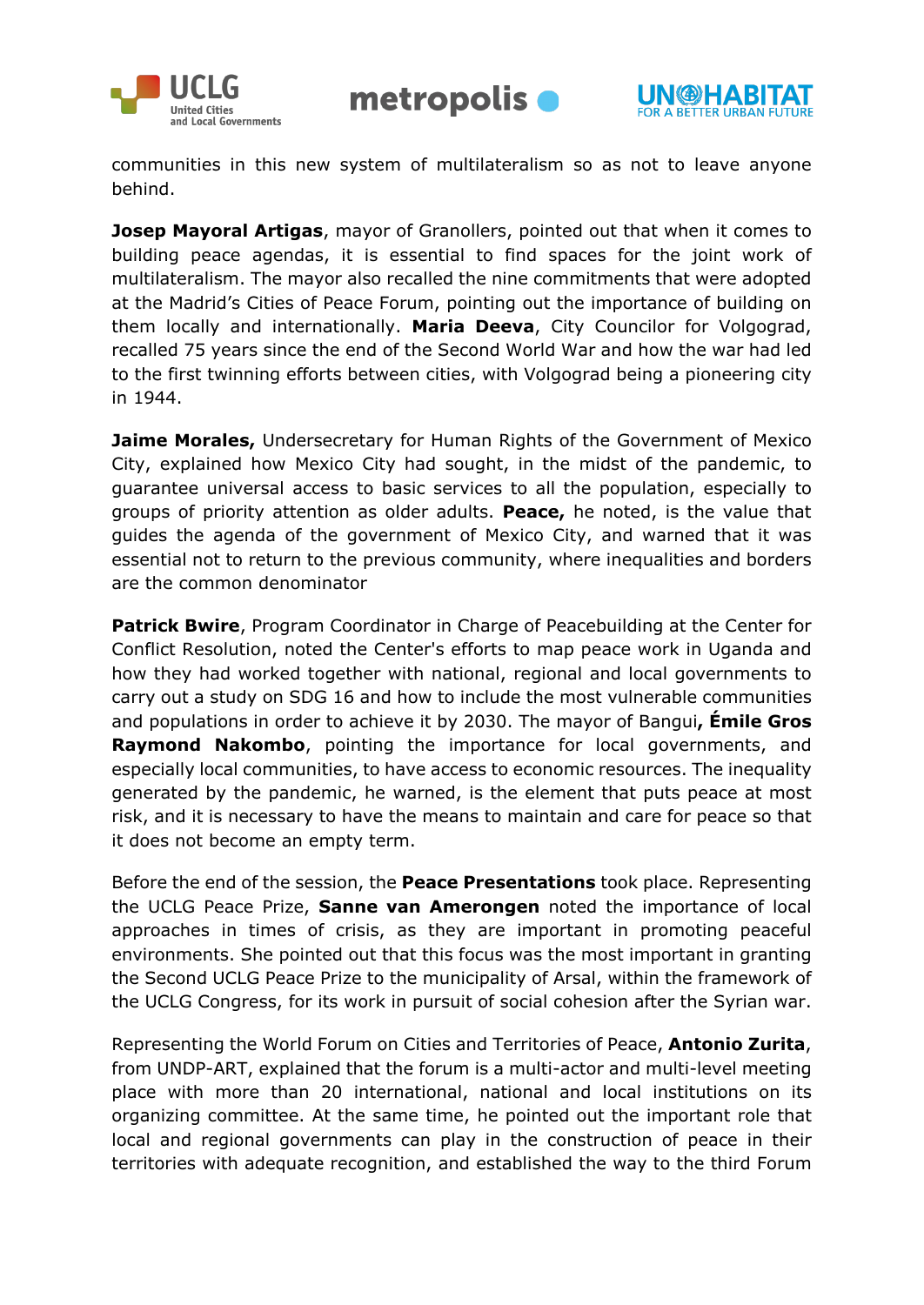





of Cities and Territories of Peace, which starts in June, and which will have a virtual event worldwide in October, which will be the path to the physical forum that will take place in Mexico City in 2021.

**Octavi de la Varga, Emilia Saiz, and Diana Alarcón** closed the session, pointing out the importance of linking peace work with local policies, and that now is the time to turn peace debates into world conversations, and that the peace debate that had just taken place could start fueling discussions for next year's Forum.

**Live Learning Experiences** will continue throughout June, taking place on Thursdays. Local democracy, which is a key part of UCLG's work, as well as security at the local level, will be the themes of upcoming live learning experiences involving cities from all over the world seeking to create new solutions for challenges that the pandemic has highlighted, now more than ever.

### **About Live Learning Experience Series:**

The **[Live Learning Series](https://www.uclg.org/en/issues/live-learning-experience-beyondtheoutbreak)** hosted by UCLG, Metropolis, and UN-Habitat, has brought together more than 2,000 participants over the course of ten sessions in which participants from local and regional governments, the UN system, and partners from civil society shared their experiences, initiatives, and actions to support their communities facing the pandemic through the provision of key basic services. The series started late March and cities across the globe have shared their experiences, initiatives and actions in response to the pandemic. They also shared their frontline views on how cities may transform beyond the outbreak.

### **About United Cities and Local Governments (UCLG)**

UCLG is the global organization of local and regional governments and their associations that represents and defends their interests on the world stage. Representing 70 per cent of the world's population, UCLG members are present in all world regions: Africa, Asia Pacific, Europe, Eurasia, Middle East-West Asia, Latin America and North America - organised in seven continental sections, a metropolitan section and a regional forum. This network covers more than 240,000 cities, regions and metropolises and more than 175 local and regional government associations present in 140 countries. UCLG includes among its main areas of political interest local democracy, climate change and environmental protection, the achievement of Sustainable Development Goals, the role of culture in sustainability, local finance, urban development and city diplomacy for peacebuilding. Visi[t](http://www.uclg.org/) [www.uclg.org](http://www.uclg.org/) and follo[w](https://twitter.com/uclg_org) [@uclg\\_org](https://twitter.com/uclg_org) for more.

#### **About UN-Habitat**

UN-Habitat is the UN agency focused on our cities, towns and communities. UN-Habitat works in over 90 countries supporting people in cities and human settlements for a better urban future. Working with governments and local partners, its high impact projects combine world-class expertise and local knowledge to deliver timely and targeted solutions. The 2030 Agenda for Sustainable Development includes a dedicated Goal on cities, SDG 11 – to make cities inclusive, safe, resilient and sus[t](http://www.unhabitat.org/)ainable. Visit [www.unhabitat.org](http://www.unhabitat.org/) and follow [@unhabitat](https://twitter.com/unhabitat) for further information.